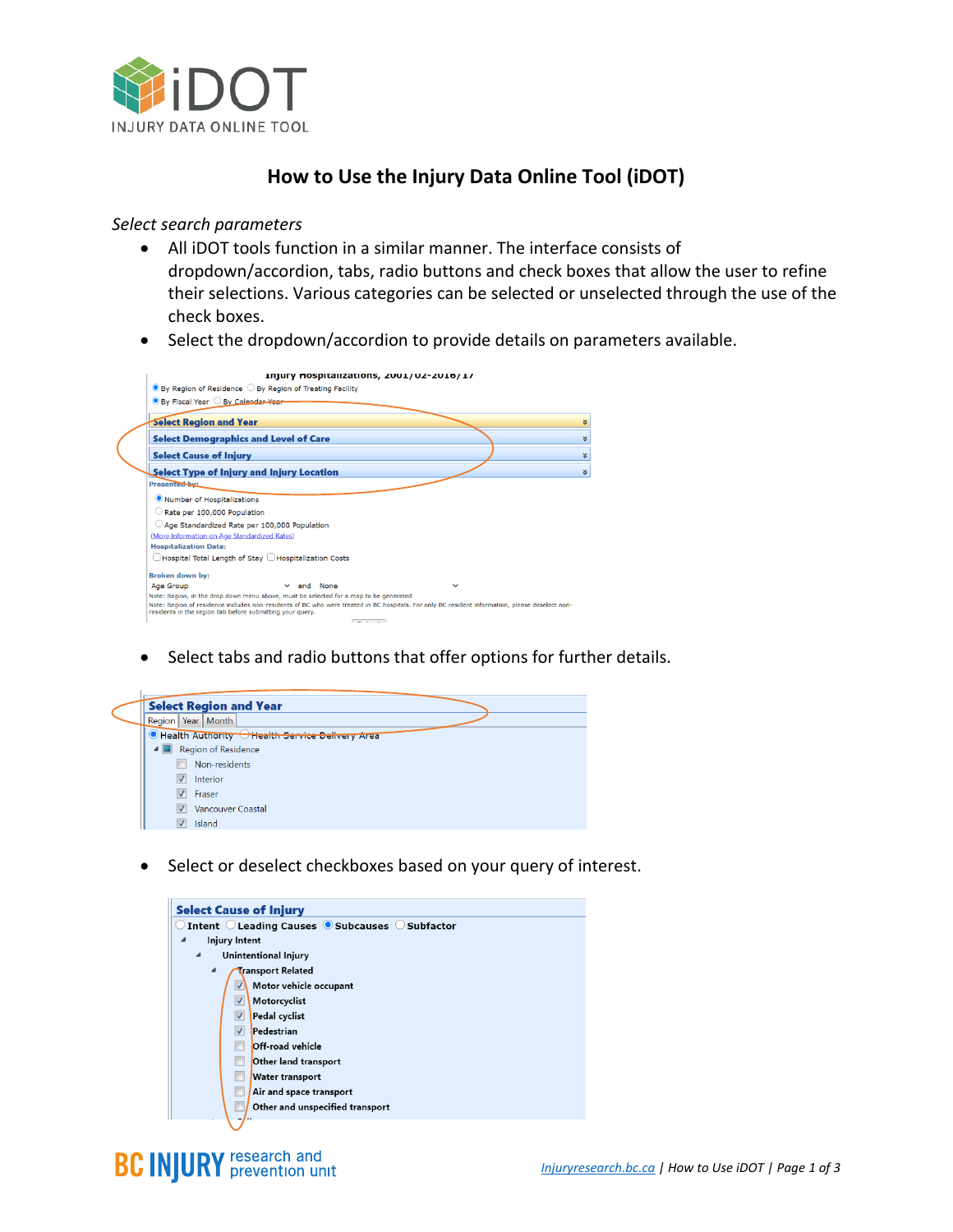

- By default, all options are checked. Deselect the relevant sections to create filters. By selecting specific parameters in the search selection, outputs in the form of tables and charts will be generated.
- example in the intervals of the menu and further refine your search.



• A summary of your selected parameters, as well as the date and time of your search, will appear before each outputted table and chart. This will allow you to cross-reference your selections.

| <b>Query Criteria:</b>         |                                                                                                     |  |  |
|--------------------------------|-----------------------------------------------------------------------------------------------------|--|--|
|                                | Broken down By: Cause of Injury, None                                                               |  |  |
| <b>Age Group:</b>              | Less Than 1, 1-4, 5-9, 10-14                                                                        |  |  |
| <b>Body Part:</b>              | All                                                                                                 |  |  |
| Cause:                         | Fall involving swing, Fall involving slide, Fall involving teeter totter                            |  |  |
| <b>Level of Care:</b>          | Acute                                                                                               |  |  |
| Month:                         | April, May, June, July, August, September, October, November, December, January, February,<br>March |  |  |
| <b>Place of</b><br>Occurrence: | All                                                                                                 |  |  |
| <b>Region:</b>                 | Interior, Fraser, Vancouver Coastal, Island, Northern, BC Unspecified                               |  |  |
| Sex:                           | All                                                                                                 |  |  |
| Type:                          | All                                                                                                 |  |  |
| Year:                          | 2014/15, 2015/16, 2016/17                                                                           |  |  |
| <b>Query Date:</b>             | Friday, June 5, 2020 2:50:43 PM                                                                     |  |  |
|                                |                                                                                                     |  |  |

• Clear any previous selections if they are different from your new query. A quick way to do this is to select the New Query feature at the top of the page.